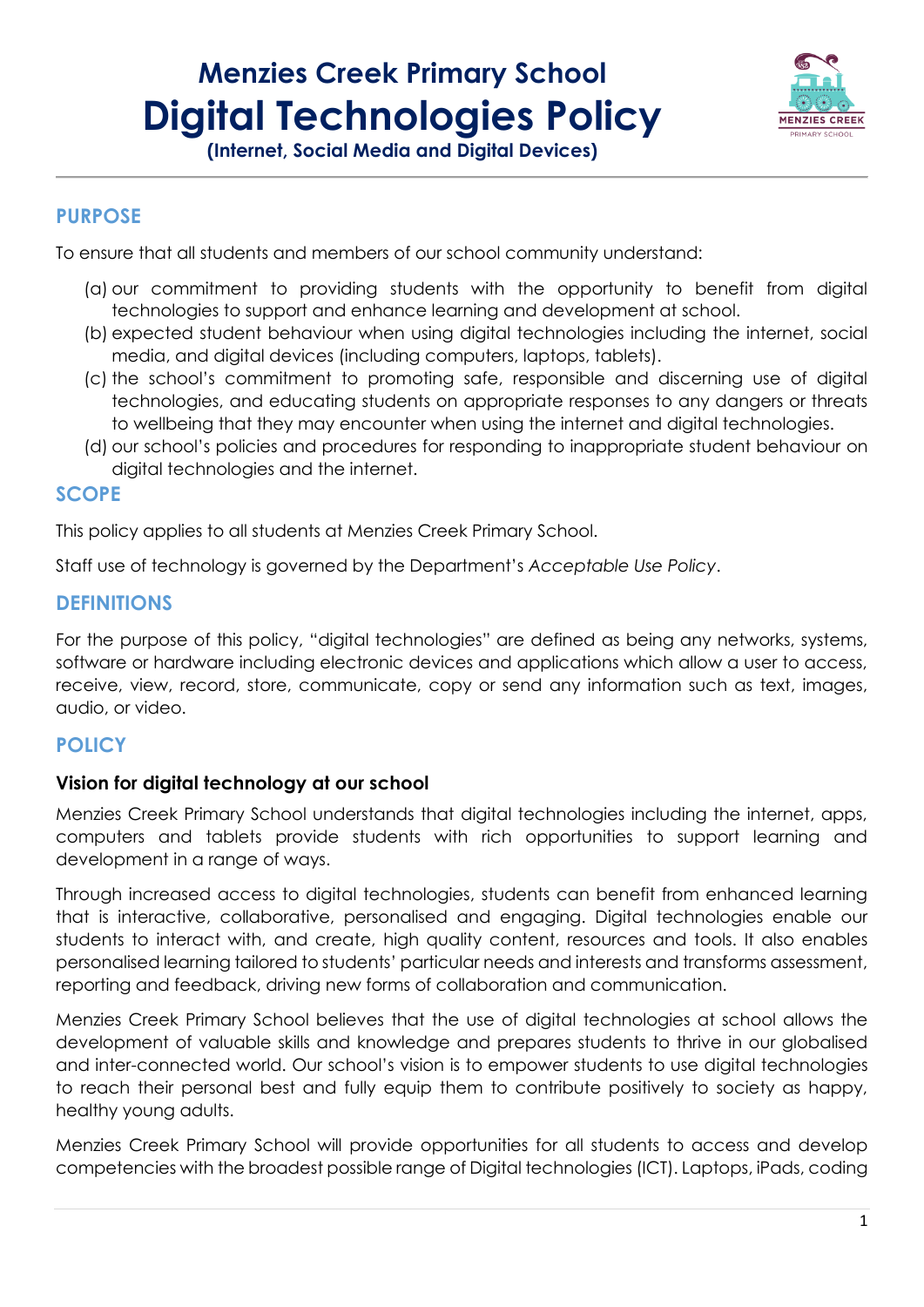equipment (including, but not limited to Spheros and Beebots), and other Audio Visual Equipment are used as tools that support and develop learning and enhance educational outcomes.

# **Safe and appropriate use of digital technologies**

Digital technology, if not used appropriately, may present risks to users' safety or wellbeing. At Menzies Creek Primary School, we are committed to educating all students to be safe, responsible and discerning in the use of digital technologies, equipping them with skills and knowledge to navigate the digital age.

At Menzies Creek Primary School, we:

- use online sites and digital tools that support students' learning, and focus our use of digital technologies on being learning-centred.
- restrict the use of digital technologies in the classroom to specific uses with targeted educational or developmental aims.
- supervise and support students using digital technologies in the classroom.
- have the right to look at any application or file on a device, or on any Menzies Creek registered domain
- effectively and responsively address any issues or incidents that have the potential to impact on the wellbeing of our students.
- have programs in place to educate our students to be promoting safe, responsible and discerning use of digital technologies.
- ensure student mobile phones are switched off and stored at the general office.
- educate our students about digital issues such as online privacy, intellectual property and copyright, and the importance of maintaining their own privacy online.
- have an Acceptable Use Agreement outlining the expectations of students when using digital technology at school.
- use clear protocols and procedures to protect students working in online spaces, which includes reviewing the safety and appropriateness of online tools and communities, removing offensive content at earliest opportunity
- educate our students on appropriate responses to any dangers or threats to wellbeing that they may encounter when using the internet and other digital technologies
- provide a filtered internet service to block access to inappropriate content
- refer suspected illegal online acts to the relevant law enforcement authority for investigation
- support parents and carers to understand safe and responsible use of digital technologies and the strategies that can be implemented at home through regular updates in our newsletter and annual information sheets.

Distribution of school owned devices to students and personal student use of digital technologies at school will only be permitted where students and their parents/carers have completed a signed Acceptable Use Agreement.

It is the responsibility of all students to protect their own password and not divulge it to another person. If a student or staff member knows or suspects an account has been used by another person, the account holder must notify classroom teacher as appropriate, immediately.

All messages created, sent or retrieved on the school's network are the property of the school. The school reserves the right to access and monitor all messages and files on the computer system, as necessary and appropriate. Communications including text and images may be required to be disclosed to law enforcement and other third parties without the consent of the sender.